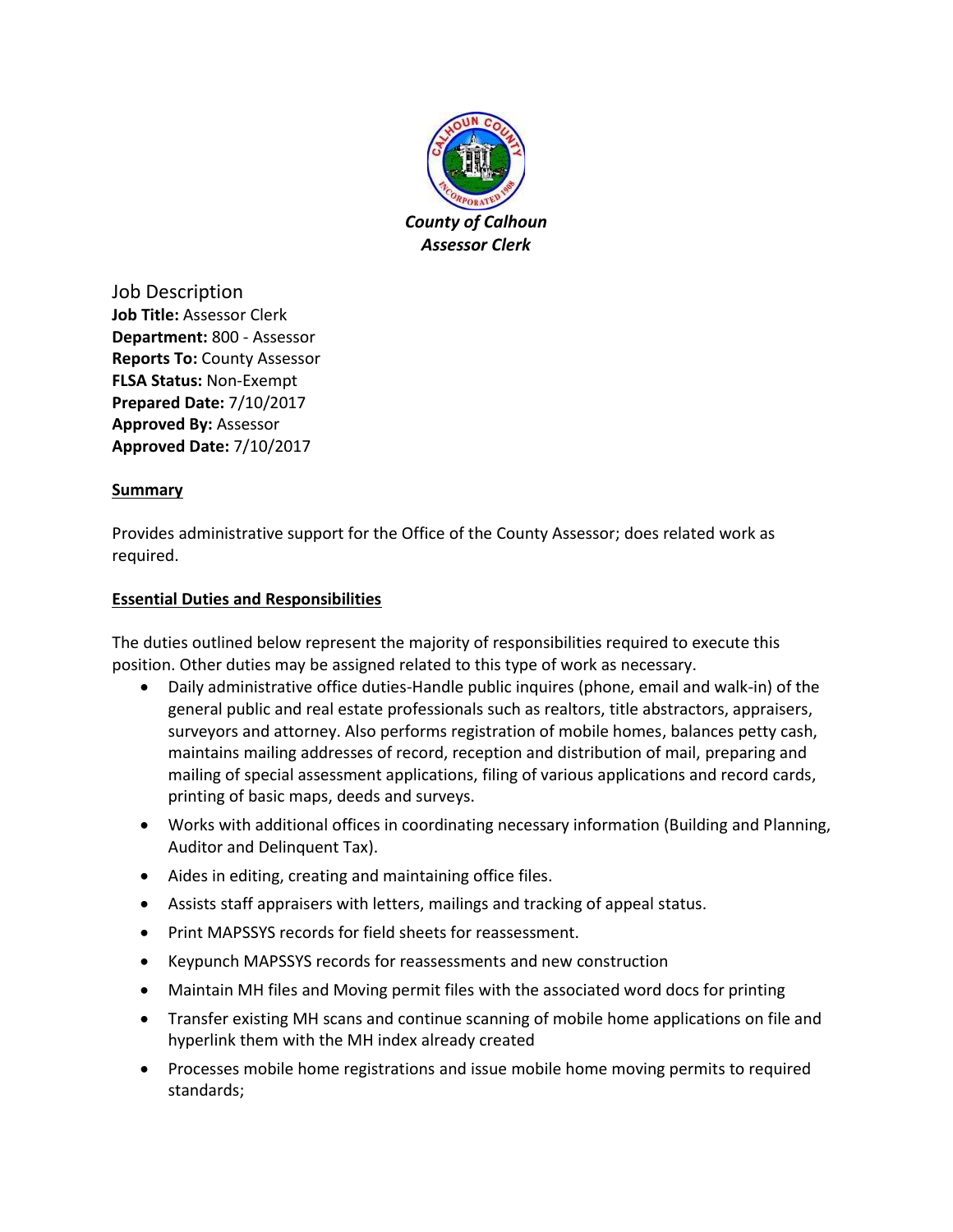- Receives citizen's inquiries, complaints and service requests and directs or resolves them appropriately within the framework of established policies, procedures, laws and ordinances;
- Prepares, maintains and processes various reports, forms and letters; prepares status reports on work to be completed as needed.

### **Qualifications**

To perform this job successfully, an individual must be able to perform each essential duty satisfactorily. The requirements listed below are representative of the knowledge, skill, and/or ability required. Reasonable accommodations may be made to enable individuals with disabilities to perform the essential functions.

### **Education and/or Experience**

High School Graduate or GED required; some experience working with real estate and/or in an office environment preferred but not required.

#### **Language Skills**

Ability to read and comprehend simple instructions, short correspondence, and memos. Ability to write simple correspondence. Ability to effectively present information in one-on-one and small group situations to customers, clients, and other employees of the organization.

### **Mathematical Skills**

Ability to add, subtract, multiply, and divide in all units of measure, using whole numbers, common fractions, and decimals and to compute rates, ratios, and percentages.

### **Reasoning Ability**

Ability to apply common sense understanding to carry out detailed but uninvolved written or oral instructions. Ability to deal with problems involving a few concrete variables in standardized situations.

#### **Computer Skills**

Microsoft Office Proficient

### **Physical Demands**

The physical demands described here are representative of those that must be met by an employee to successfully perform the essential functions of this job. Reasonable accommodations may be made to enable individuals with disabilities to perform the essential functions.